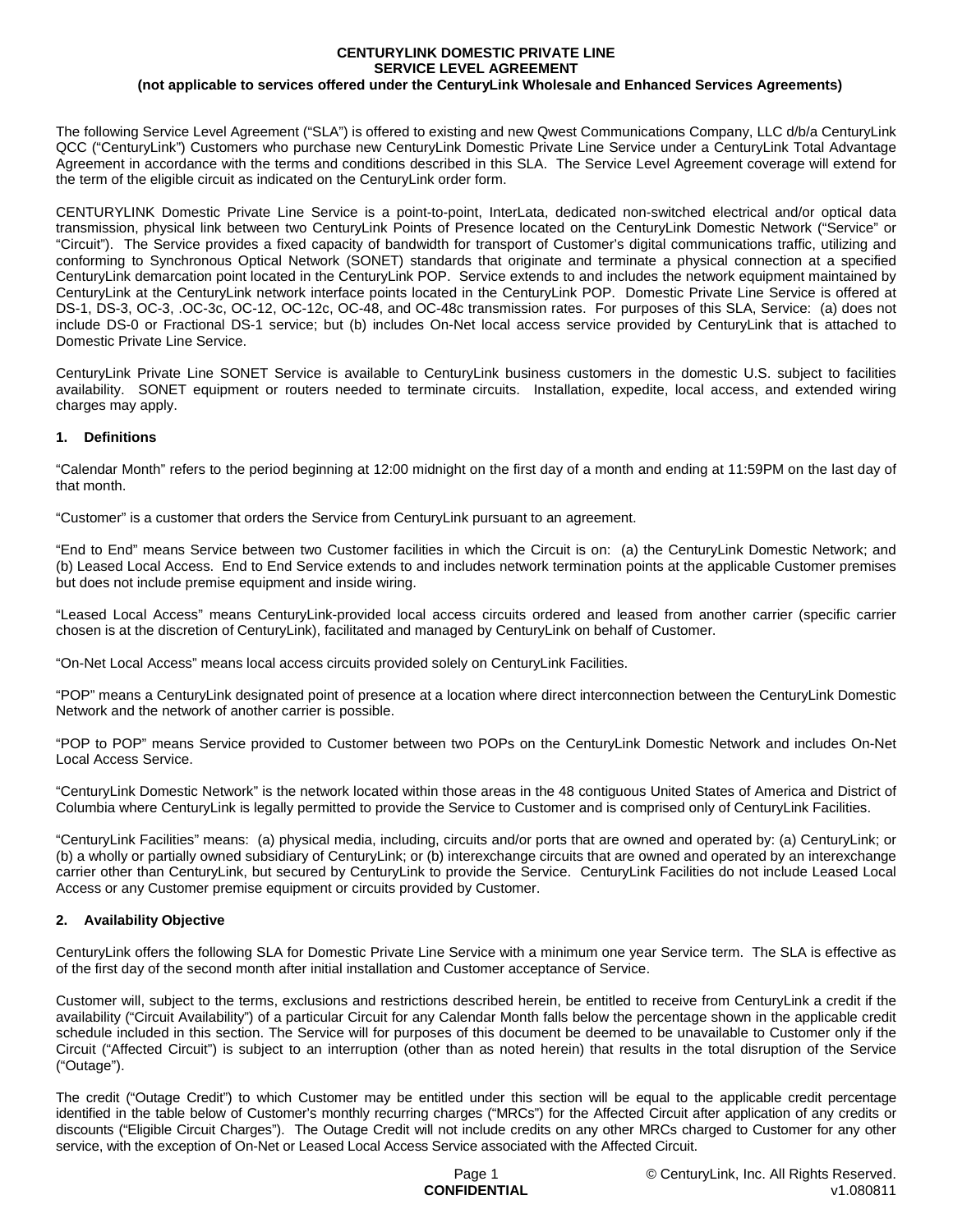## **CENTURYLINK DOMESTIC PRIVATE LINE SERVICE LEVEL AGREEMENT**

**(not applicable to services offered under the CenturyLink Wholesale and Enhanced Services Agreements)**

Circuit Availability Percentage is calculated as follows:

(Applicable Days in Calendar Month x 24 x 60) - (Minutes of Outage on Affected Circuit in Calendar Month)  $\frac{1}{2}$  x 100

(Applicable Days in Calendar Month x 24 x 60)

For purposes of measuring Customer's Circuit Availability, the CenturyLink Trouble Management System determines the number of minutes of an Outage. An Outage will be deemed to commence upon verifiable notification thereof by Customer to the CenturyLink Trouble Management System, and CenturyLink's issuance of a trouble ticket. An Outage will conclude upon the restoration of the Affected Circuit as evidenced by the appropriate network tests conducted by CenturyLink.

| <b>Credit Schedule for POP-to-POP Service</b> |             |                                                                                          |  |
|-----------------------------------------------|-------------|------------------------------------------------------------------------------------------|--|
| Circuit Availability                          |             | Amount of Credit<br>(as a % of the Eligible Circuit<br>Charges for the Affected Circuit) |  |
| Upper Level                                   | Lower Level |                                                                                          |  |
| 100%                                          | 99.999%     | $0\%$                                                                                    |  |
| $< 99.999\%$                                  | 99.99%      | 5%                                                                                       |  |
| $< 99.99\%$                                   | 99.9%       | 10%                                                                                      |  |
| $< 99.9\%$                                    | 99.5%       | 25%                                                                                      |  |
| $< 99.5\%$                                    | 0%          | 50%                                                                                      |  |

| <b>Credit Schedule for End to End Service</b> |             |                                                                                          |  |
|-----------------------------------------------|-------------|------------------------------------------------------------------------------------------|--|
| Circuit Availability                          |             | Amount of Credit<br>(as a % of the Eligible Circuit<br>Charges for the Affected Circuit) |  |
| Upper Level                                   | Lower Level |                                                                                          |  |
| 100%                                          | 99.999%     | 0%                                                                                       |  |
| $< 99.999\%$                                  | 99.99%      | 5%                                                                                       |  |
| $< 99.99\%$                                   | 99.9%       | 10%                                                                                      |  |
| $< 99.9\%$                                    | 99.5%       | 25%                                                                                      |  |
| $< 99.5\%$                                    | 0%          | 50%                                                                                      |  |

Subject to the terms, exclusions and restrictions described herein, in the event Customer experiences chronic Outages with respect to any Circuit, Customer will be entitled to terminate the Affected Circuit. A Circuit suffers from chronic Outages if such Circuit, measured over any Calendar Month, experiences more than five Outages, or more than 48 aggregate hours of Outages. Customer may as its sole and exclusive remedy for chronic Outages, upon 30 days prior written notice to CenturyLink, terminate the Affected Circuit without incurring any early termination charges associated with that Affected Circuit except for all usage charges accrued to the date of termination. Customer must exercise any termination right available to it under this section within 30 days after Customer first becomes eligible to exercise the termination right. In the event Customer fails to comply with the condition set forth in the immediately preceding sentence, Customer will, with respect to the termination right, have waived its right to such termination right.

# **3. Terms and Conditions**

CenturyLink is offering the Service in accordance with the CenturyLink Rate and Services Schedule and any applicable state tariffs. In the event of a conflict between the terms of this document and the Rate and Services Schedule, the terms of this document will control.

To be eligible for an Outage Credit under this Service Level Agreement, Customer must, in addition to complying with the other terms included herein: (a) be in good standing with CenturyLink and current in their obligations, other than those invoices that are recognized as being in dispute; and (b) submit necessary supporting documentation and request reimbursement or credits hereunder within 30 days of the conclusion of the service month in which the requisite unavailability occurs. In the event Customer fails to comply with the condition set forth in the immediately preceding sentence, Customer will, with respect to that remedy, have waived its right to such remedy.

CenturyLink will determine the Outage Credits provided to Customer by totaling the eligible Outage minutes throughout the Calendar Month on an Affected Circuit, subject to the restrictions and exclusions herein. Outage Credits for any Calendar Month must exceed